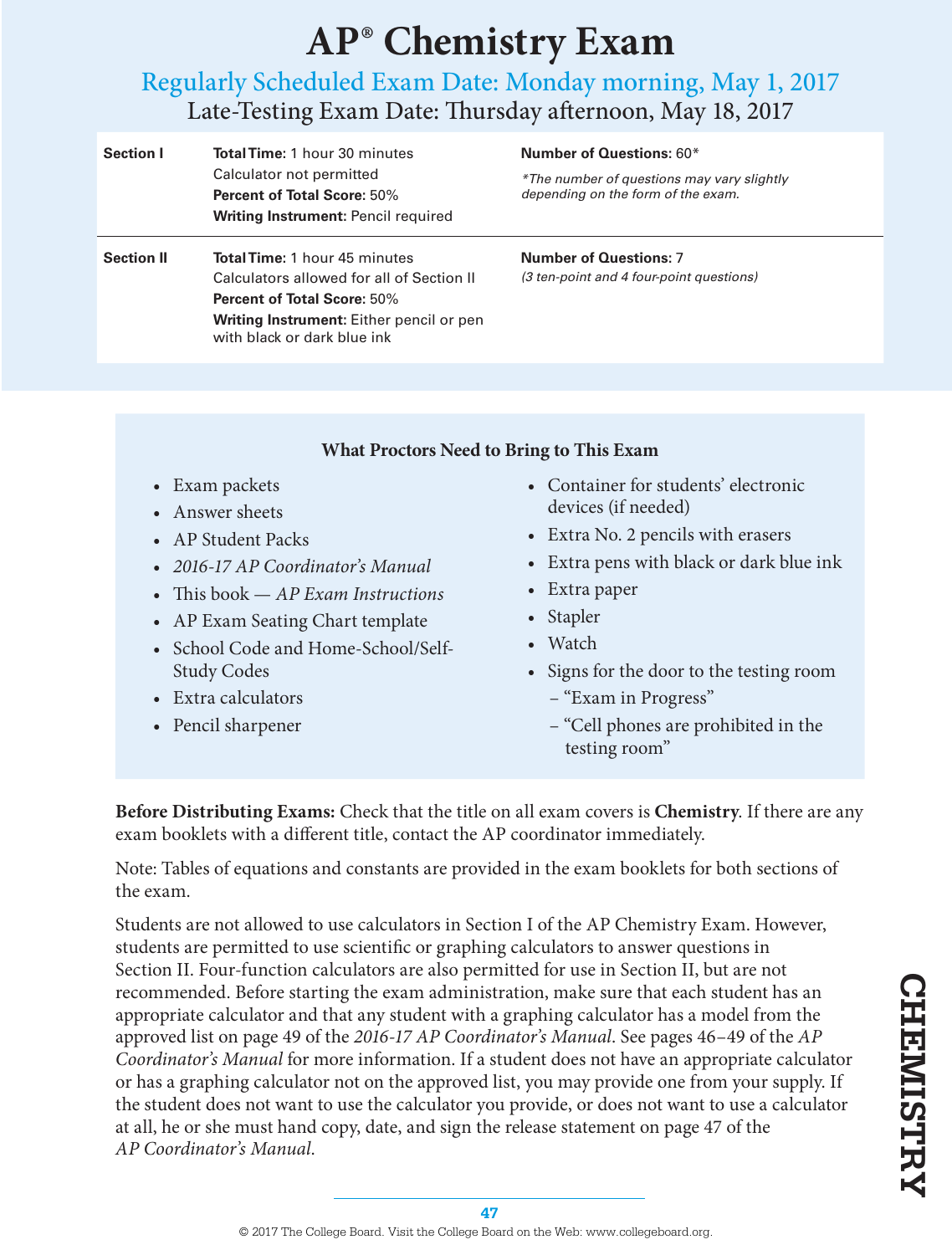During the administration of Section II students may have no more than two calculators on their desks. Calculators may not be shared. Calculator memories do not need to be cleared before or after the exam. Students with Hewlett-Packard 48–50 Series and Casio FX-9860 graphing calculators may use cards designed for use with these calculators. Proctors should make sure infrared ports (Hewlett-Packard) are not facing each other. **Since graphing calculators can be used to store data, including text, proctors should monitor that students are using their calculators appropriately. Attempts by students to use the calculator to remove exam questions and/or answers from the room may result in the cancellation of AP Exam scores.**

Students will be allowed to use the table of equations and constants on both sections of the exam.

# **SECTION I: Multiple Choice**

## **Do not begin the exam instructions is General Instructions for your group. Do not begin the exam instructions below until you have completed the appropriate**

Make sure you begin the exam at the designated time. Remember, you must complete a seating chart for this exam. See pages 325–326 for a seating chart template and instructions. See the *2016-17 AP Coordinator's Manual* for exam seating requirements (pages 51–54).

*If you are giving the regularly scheduled exam, say:*

**It is Monday morning, May 1, and you will be taking the AP Chemistry Exam.**

*If you are giving the alternate exam for late testing, say:*

**It is Thursday afternoon, May 18, and you will be taking the AP Chemistry Exam.**

**In a moment, you will open the packet that contains your exam materials. By opening this packet, you agree to all of the AP Program's policies and procedures outlined in the** *2016-17 Bulletin for AP Students and Parents***.** 

**Look at your exam packet and confirm that the exam title is "AP Chemistry." Raise your hand if your exam packet contains any title other than "AP Chemistry" and I will help you.**

Once you confirm that all students have the correct exam, say:

**You may now remove the shrinkwrap from your exam packet and take out the Section I booklet, but do not open the booklet or the shrinkwrapped Section II materials. Put the white seals aside. . . .**

**Carefully remove the AP Exam label found near the top left of your exam booklet cover. Now place it on page 1 of your answer sheet on the light blue box near the top right corner that reads "AP Exam Label."**

If students accidentally place the exam label in the space for the number label or vice versa, advise them to leave the labels in place. They should not try to remove the label; their exam can still be processed correctly.

**Read the statements on the front cover of Section I and look up when you have finished. . . .**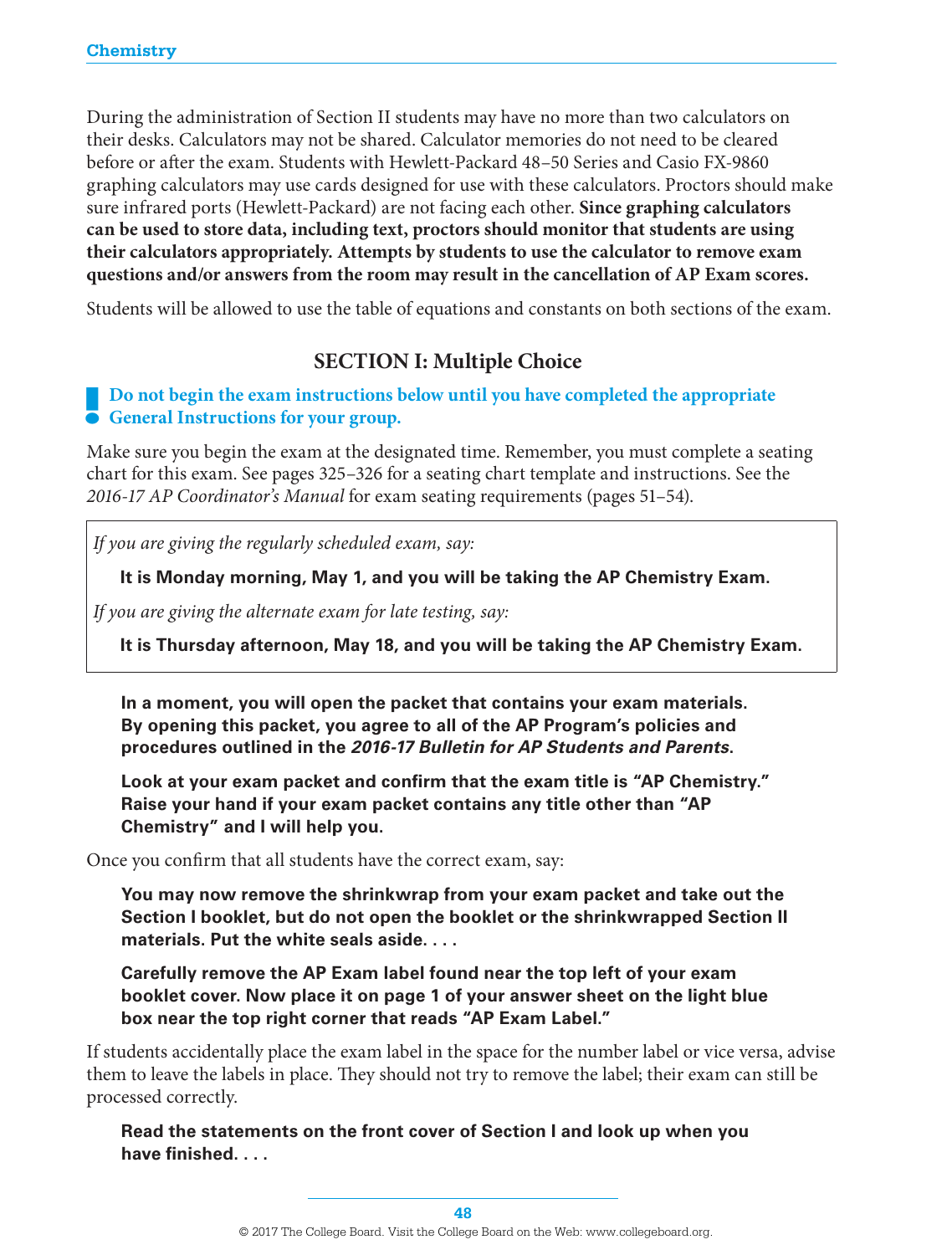**Sign your name and write today's date. Look up when you have finished. . . .**

**Now print your full legal name where indicated. Are there any questions? . . .**

**Turn to the back cover of your exam booklet and read it completely. Look up when you have finished. . . .**

**Are there any questions? . . .**

**You will now take the multiple-choice portion of the exam. You should have in front of you the multiple-choice booklet and your answer sheet. You may never discuss the multiple-choice exam content at any time in any form with anyone, including your teacher and other students. If you disclose the multiple-choice exam content through any means, your AP Exam score will be canceled.**

**Open your answer sheet to page 2. The answer sheet has circles A–E for each question. For Chemistry, you will use only the circles marked A–D. You must complete the answer sheet using a No. 2 pencil only. Mark all of your responses beginning on page 2 of your answer sheet, one response per question. Completely fill in the circles. If you need to erase, do so carefully and completely. No credit will be given for anything written in the exam booklet. Scratch paper is not allowed, but you may use the margins or any blank space in the exam booklet for scratch work. Calculators are not allowed for this section. Please put your calculators under your chair. Are there any questions? . . .**

**You have 1 hour and 30 minutes for this section. Open your Section I booklet and begin.** 

**6 6 3** Note Start Time here . Note Stop Time here . Check that students are marking their answers in pencil on their answer sheets and that they are not looking at their shrinkwrapped Section II booklets. After 1 hour and 20 minutes, say:

#### **There are 10 minutes remaining.**

After 10 minutes, say:

**12**

**Stop working. Close your booklet and put your answer sheet on your desk, face up. Make sure you have your AP number label and an AP Exam label on page 1 of your answer sheet. Sit quietly while I collect your answer sheets.**

Collect an answer sheet from each student. Check that each answer sheet has an AP number label and an AP Exam label. After all answer sheets have been collected, say:

**Now you must seal your exam booklet using the white seals you set aside earlier. Remove the white seals from the backing and press one on each area of your exam booklet cover marked "PLACE SEAL HERE." Fold each seal over the back cover. When you have finished, place the booklet on your desk, face up. I will now collect your Section I booklet. . . .** 

Collect a Section I booklet from each student. Check that each student has signed the front cover of the sealed Section I booklet.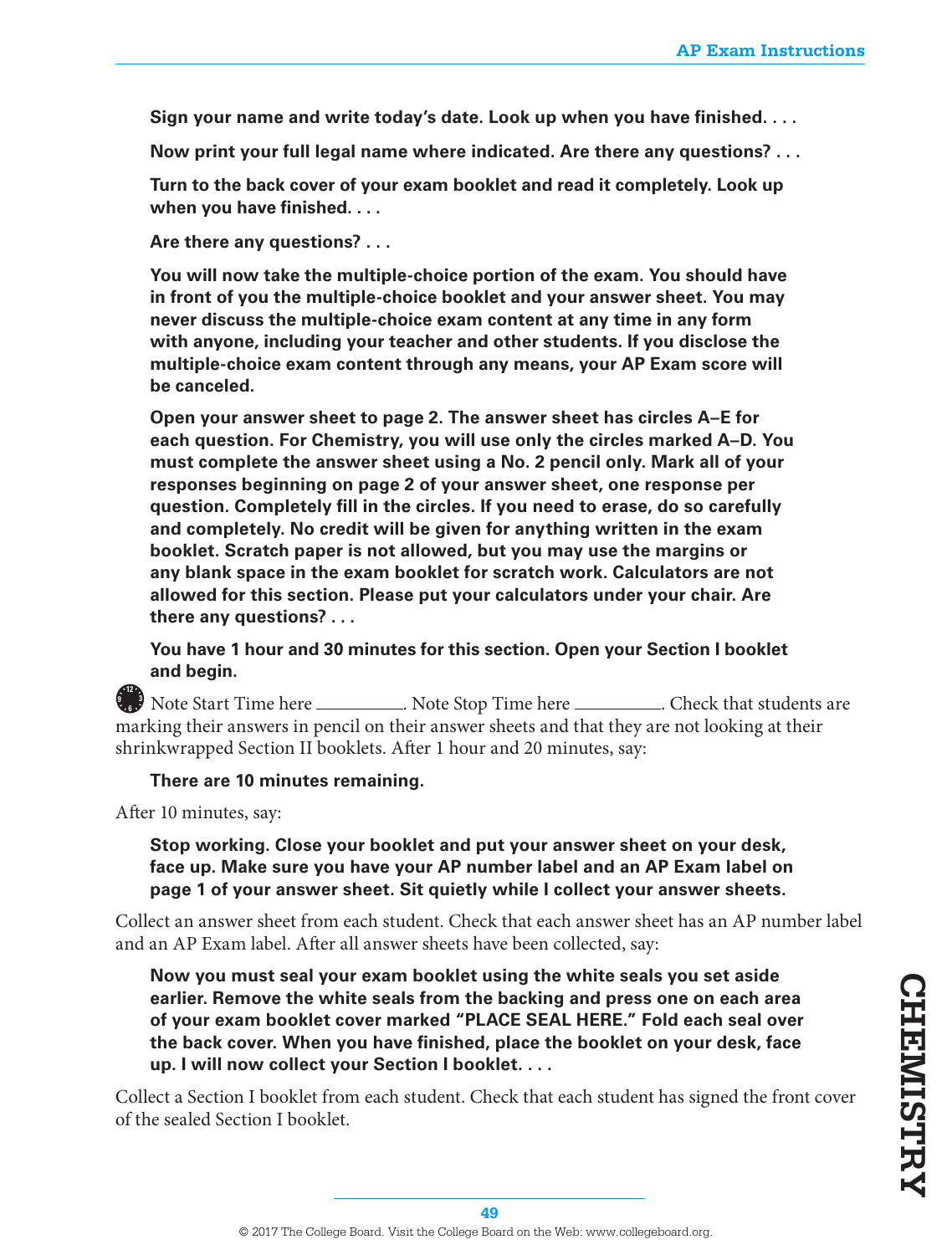There is a 10-minute break between Sections I and II. When all Section I materials have been collected and accounted for and you are ready for the break, say:

**Please listen carefully to these instructions before we take a 10-minute break. All items you placed under your chair at the beginning of this exam must stay there, and you are not permitted to open or access them in any way. Leave your shrinkwrapped Section II packet on top of your desk during the break. You are not allowed to consult teachers, other students, notes, or textbooks during the break. You may not make phone calls, send text messages, check email, use a social networking site, or access any electronic or communication device. Remember, you may never discuss the multiplechoice exam content at any time in any form with anyone, including your teacher and other students. If you disclose the multiple-choice exam content through any means, your AP Exam score will be canceled. Are there any questions? . . .** 

**12 6 <sup>9</sup> <sup>3</sup> You may begin your break. Testing will resume at .** 

#### **SECTION II: Free Response**

After the break, say:

**May I have everyone's attention? Place your Student Pack on your desk. . . .**

**You may now remove the shrinkwrap from the Section II packet, but do not open the exam booklet until you are told to do so. . . .** 

**Read the bulleted statements on the front cover of the exam booklet. Look up when you have finished. . . .**

**Now take an AP number label from your Student Pack and place it on the shaded box. If you don't have any AP number labels, write your AP number in the box. Look up when you have finished. . . .**

**Read the last statement. . . .** 

**Using a pen with black or dark blue ink, print the first, middle, and last initials of your legal name in the boxes and print today's date where indicated. This constitutes your signature and your agreement to the statements on the front cover. . . .**

**Turn to the back cover and, using your pen, complete Item 1 under "Important Identification Information." Print the first two letters of your last name and the first letter of your first name in the boxes. Look up when you have finished. . . .**

**In Item 2, print your date of birth in the boxes. . . .**

**In Item 3, write the school code you printed on the front of your Student Pack in the boxes. . . .**

**Read Item 4. . . .**

**Are there any questions? . . .**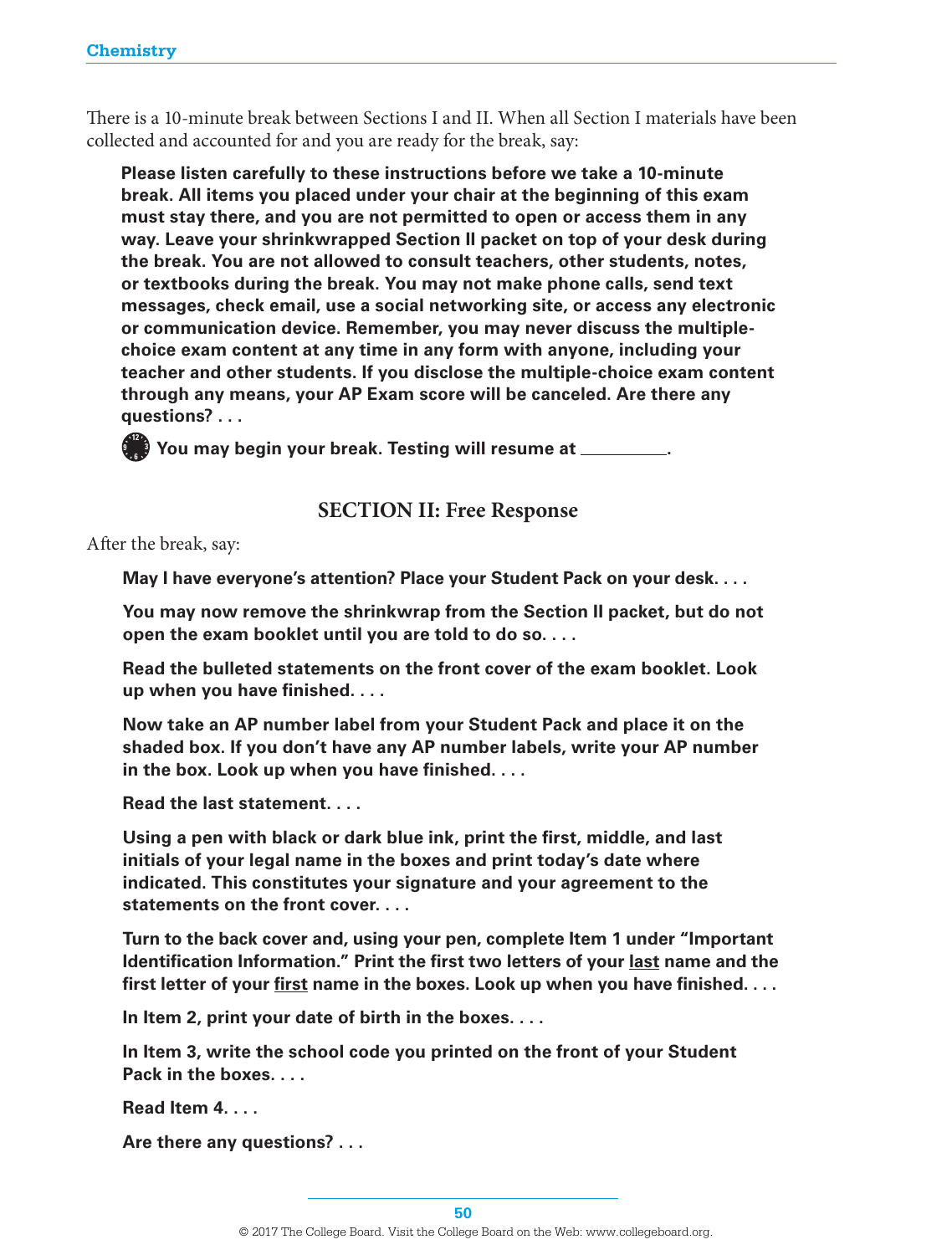**I need to collect the Student Pack from anyone who will be taking another AP Exam. You may keep it only if you are not taking any other AP Exams this year. If you have no other AP Exams to take, place your Student Pack under your chair now. . . .**

**Read the information on the back cover of the exam booklet. Do not open the exam booklet until you are told to do so. Look up when you have finished. . . .**

Collect the Student Packs. Then say:

**Are there any questions? . . .**

**Calculators may be used for Section II. You may get your calculators from under your chair and place them on your desk. . . .**

**You have 1 hour and 45 minutes to complete Section II. You are responsible for pacing yourself, and you may proceed freely from one question to the next. You must write your answers in the exam booklet using a pen with black or dark blue ink or a No. 2 pencil. If you use a pencil, be sure that your writing is dark enough to be easily read. If you need more paper during the exam, raise your hand. At the top of each extra sheet of paper you use, be sure to write only your AP number and the question number you are working on. Do not write your name. Are there any questions? . . .**

#### **You may begin.**

**12 6 9** Note Start Time here \_\_\_\_\_\_\_\_\_\_\_\_. Note Stop Time here \_\_\_\_\_\_\_\_\_\_\_. Proctors should also make sure that Hewlett-Packard calculators' infrared ports are not facing each other and that students are not sharing calculators. After 1 hour and 35 minutes, say:

#### **There are 10 minutes remaining.**

After 10 minutes, say:

#### **Stop working and close your exam booklet. Place it on your desk, face up. . . .**

If any students used extra paper for a question in the free-response section, have those students staple the extra sheet(s) to the first page corresponding to that question in their exam booklets. Complete an Incident Report. A single Incident Report may be completed for multiple students per exam subject per administration (regular or late testing) as long as all of the required information is provided. Include all exam booklets with extra sheets of paper in an Incident Report return envelope (see page 62 of the *2016-17 AP Coordinator's Manual* for complete details). Then say:

#### **Remain in your seat, without talking, while the exam materials are collected. . . .**

Collect a Section II booklet from each student. Check for the following:

- **•** Exam booklet front cover: The student placed an AP number label on the shaded box and printed his or her initials and today's date.
- **•** Exam booklet back cover: The student completed the "Important Identification Information" area.